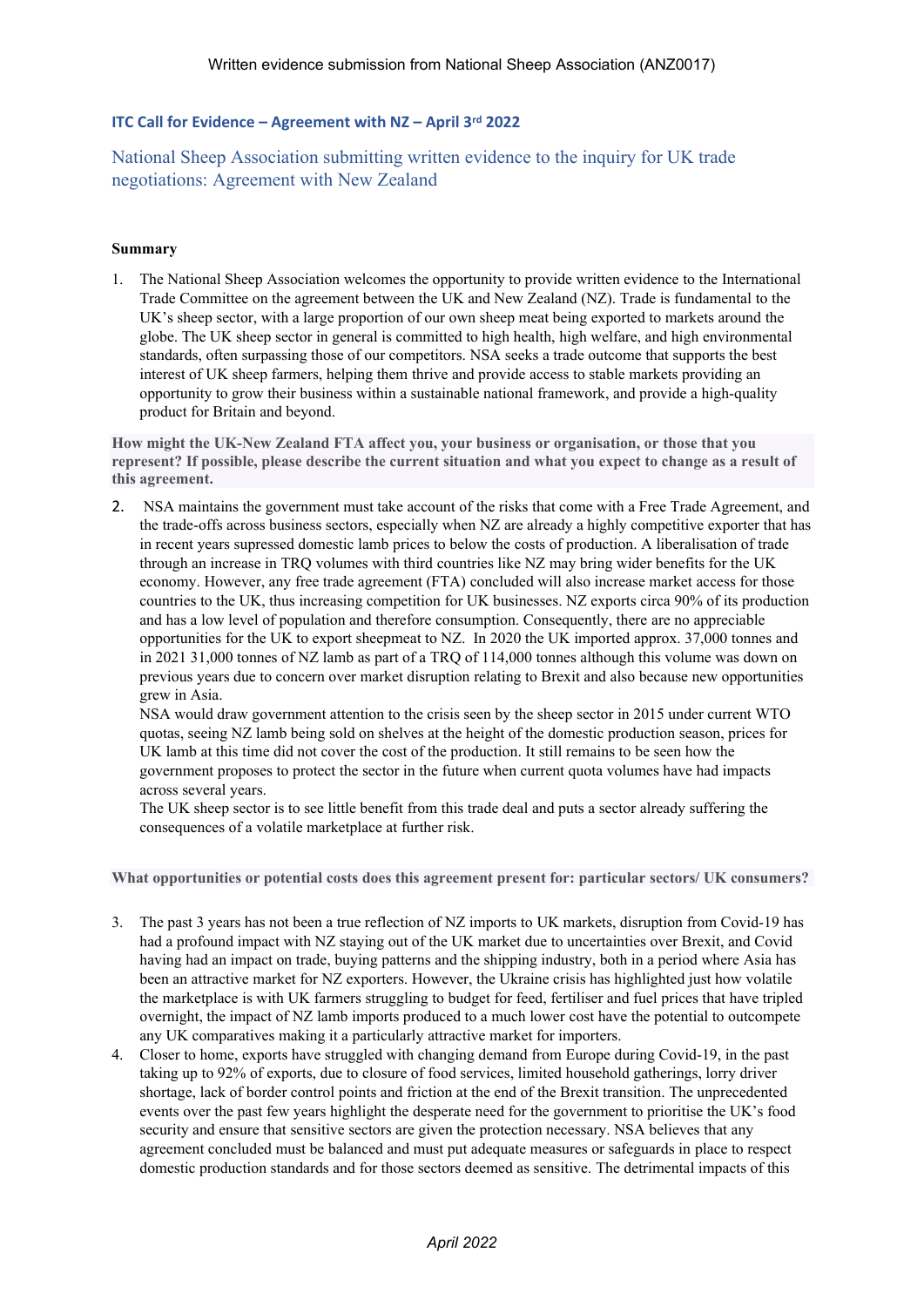trade deal could be far reaching, far beyond farming businesses themselves but also impacting on the rural communities, their services and infrastructure, and landscapes and tourism sectors that rely heavily on the sheep sector to maintain them.

5. Furthermore, NSA is concerned that any increase in NZ sheepmeat trade to the UK would undermine plans to further raise the UKs animal welfare and environmental standards and could further disconnect the UK public from our domestic farming activities. We have long criticised UK retailers for price promoting NZ product and not UK product (with NZ lamb sometimes being retailed for prices less than the stated import price. We have also criticised co mixing of lamb/mutton from several countries without stated percentages of the content, and confusing packaging that makes it difficult for consumers to make well-reasoned purchase choices.

**Are there any barriers which you anticipate would prevent you, your business or organisation, or those you represent from taking full advantage of the agreement? If so, what might help you overcome these barriers?**

6. We fail to see how the UK sheep sector could take any advantage from this trade agreement. Cost structures are different with the UKs costs being higher due mainly to higher environmental, welfare, traceability, and food safety regulations and expectations. While it is appreciated that NZ have similar animal welfare and environmental ambitions and their cost of production is significantly lower than in the UK, giving NZ a competitive advantage. While it is possible that an increasingly competitive marketplace could result in lower product prices for consumers this is likely to be a short term effect and if UK producers are squeezed out of production then in time competition will decrease, forcing prices upwards. We believe consumers are best served by stability in prices and availability with stability also likely to ensure food security. On average the cost of production for lamb in NZ is less than in the UK and many large exports across the world including Australia and Spain, which can be attributed to several things. NZ has a much smaller population – 5 million in comparison to the UK's 67 million meaning much less competition for land making it more accessible and farms tend to be larger. In the UK competition for land increases prices and rents Furthermore, NZ farmers have reliable sources of cheap seasonal labour and being an exporting nation tend to concentrate seasonal production, even closing down slaughter plants for several months. They don't need to slaughter in order to keep food in front of people throughout the year. Differences in climate, higher UK environmental standards, and approaches to livestock management mean NZ livestock can be kept outside for much longer periods, reducing housing, equipment and labour cost due to significantly larger numbers of sheep being managed per labour unit.. Furthermore, fallen stock in the UK comes under tight regulation and disposal serves as another increasing cost, on average £17/per adult sheep.

Although NZ are now committed to improving animal health and welfare as the FTA outlines, the UK has been a world leader for quite some time with a vast array of legislation being legally binding whereas NZ tend towards a more voluntary approach. We would like to see a more formal approach to improving animal welfare standards in line with the UK, and further detail on the Welfare Standards Committee along with proposed members, we ask also for detail around standards and targets for the future to progress animal health and welfare in line with the UK.

7. NZ sheep farmers benefit from scale and extensive systems giving the ability to expand at a lower cost than in the UK as mentioned previously, along with a more forgiving approach to environmental standards, for example poor water fringe management, extensive poaching, growing catch (or cover) crops on steep slopes resulting in run off & increased water pollution. If a Free Trade Agreement is agreed with NZ we would like to see legally binding commitments to improve environmental practices equivalent to UK standards.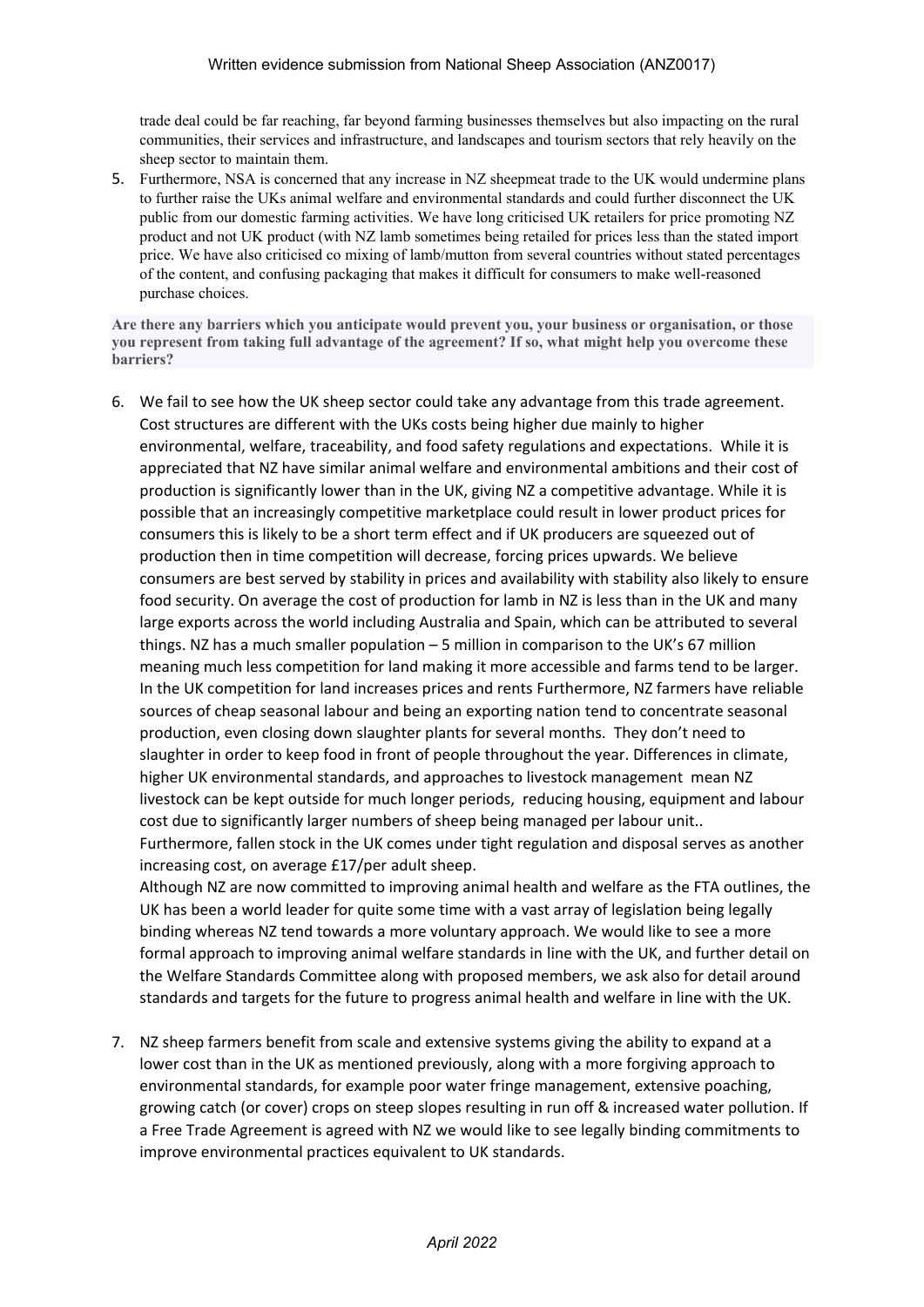**How well has the Government communicated the likely impacts of this agreement for you, your business or organisation, or those you represent?**

- 8. Not well. We believe the Govt has misrepresented the likely impact on our industry. We also believe the 15 year transition has been communicated as an industry protection, while industry would question the potential inevitable outcome of total liberalisation. Especially when considering the special measures and safeguards put in place. The NSA understands the FTA to mean the UK will fully liberalise sheep meat after 15 years (duty-free from Year 16 onward).
	- a. During this time, a duty-free transitional quota will be made available for originating imports of sheep meat from New Zealand. This quota volume will be set as below:
	- b. Years 1-4: 35,000MT per year
	- c. Years 5-15: 50,000MT per year
	- d. If this quota is filled in a given year, any further originating imports of sheep meat from New Zealand will be subject to MFN base rates.
	- e. For sheep meat imports, a duty-free transitional quota will apply during the 15-year transitional period. New Zealand will only be able to utilise new access to the UK sheep meat market once they have filled 90% of their existing World Trade Organization (WTO) quota. This means that the UK will be able to act if there is a surge of lamb imports from New Zealand under their existing access.
	- f. Additionally, there is a general bilateral safeguard mechanism. This will provide a temporary safety net for industry if they face serious injury, or threat of serious injury, from increased imports due to tariff elimination under this deal.
- 9. To put this into context, at current domestic produced consumption rates 125,000t NZ would be able to account for 28% of the domestic market share, couple that with the 40% from the Australia FTA this could be catastrophic for domestic production. With such pressure from the two biggest exporting sheep meat nations there will inevitably be times when a price war comes into play, further undermining sheep farmers when input costs are increasing. We consider this FTA presents significant risks for British sheep farming, driving global carbon footprint to increase and undermine British producers.
- 10. We also have concerns over the practicality of applying special measures in practice, in particular clarity over whether these would these be a remedy to a damaged marketplace or does government have reliable practical intelligence to prevent damage to UK producers. We would like clarity on who will preside over these special measures and whether government will be guided by industry intelligence and forecasting but also whether the government can provide any assurance that the volumes set out in the quota will not be detrimental to British sheep farmers, especially considering that any disruption to NZ trade in China and Asia would result in the UK market being swamped. Furthermore, we would like assurances that a 15-year transition is not just prolonging the inevitable flooding of UK market with no long-term protection for UK producers.
- 11. The risk of this trade deal opening the door to future FTA's could set a precedent for a liberalised marketplace, as mentioned earlier the impacts of NZ fulfilling their current quota saw devastating impacts to the sheep sector in the UK. This deal does not look at the consequences for the sheep sector or the impacts it could have in the local communities, businesses, landscapes, and tourism. NSA feel that jeopardising the market place and potential income of these businesses will in turn limit reinvestment in the farming landscape.